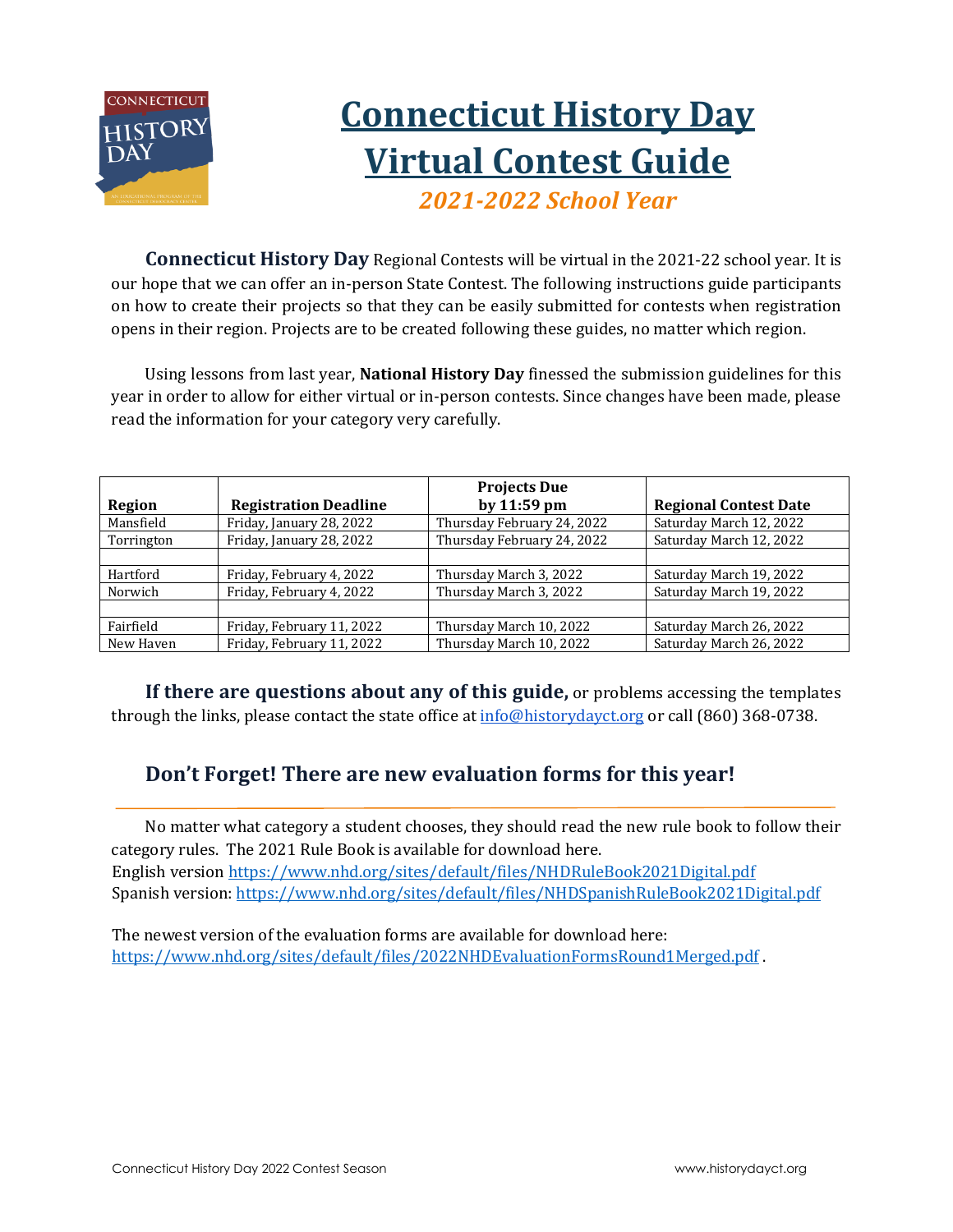## **Choosing Between Group and Individual Projects**

Students can choose to work as individuals in all categories or work in groups of 2-5 students on the website, documentary, exhibit, and performance categories. The historical paper category is only for individuals. If students choose to work in a group and meet in-person, they should be sure to follow health and safety guidelines from their school, county, and state.

| Debate &<br>$\equiv$ Diplomacy | in History<br><b>SUCCESSES, FAILURES,</b><br><b>CONSEQUENCES</b> | <b>NATIONAL HISTORY DAY 2022</b> |  |
|--------------------------------|------------------------------------------------------------------|----------------------------------|--|
|                                |                                                                  |                                  |  |
|                                |                                                                  |                                  |  |

## **2021-22 Theme – Debate &Diplomacy in History: Successes, Failures, Consequences**

Here are the important links for this year's NHD theme:

- Book[:](https://www.nhd.org/sites/default/files/2021%20Theme%20Book%20-.pdf) [https://www.nhd.org/sites/default/files/NHD\\_2022ThemeBook\\_WEBREADY\\_61521\\_0.pdf](https://www.nhd.org/sites/default/files/NHD_2022ThemeBook_WEBREADY_61521_0.pdf)
- Overview Video[:](https://youtu.be/278B5ET8Npg) <https://youtu.be/7pA8RthhavY>
- CT Topic Ideas: https://www.historydayct.org/uploads/2/5/6/0/25607955/ct\_topic\_list 2021-[22.pdf](https://www.historydayct.org/uploads/2/5/6/0/25607955/ct_topic_list_-_2021-22.pdf)

### **Instructional Guides by Category**

| <b>Historical Papers</b> | pg <sub>3</sub> |
|--------------------------|-----------------|
| <b>Websites</b>          | $p\mathbf{g}$ 3 |
| <b>Documentaries</b>     | pg 4            |
| <b>Exhibits</b>          | pg 6            |
| <b>Performances</b>      | nø 9            |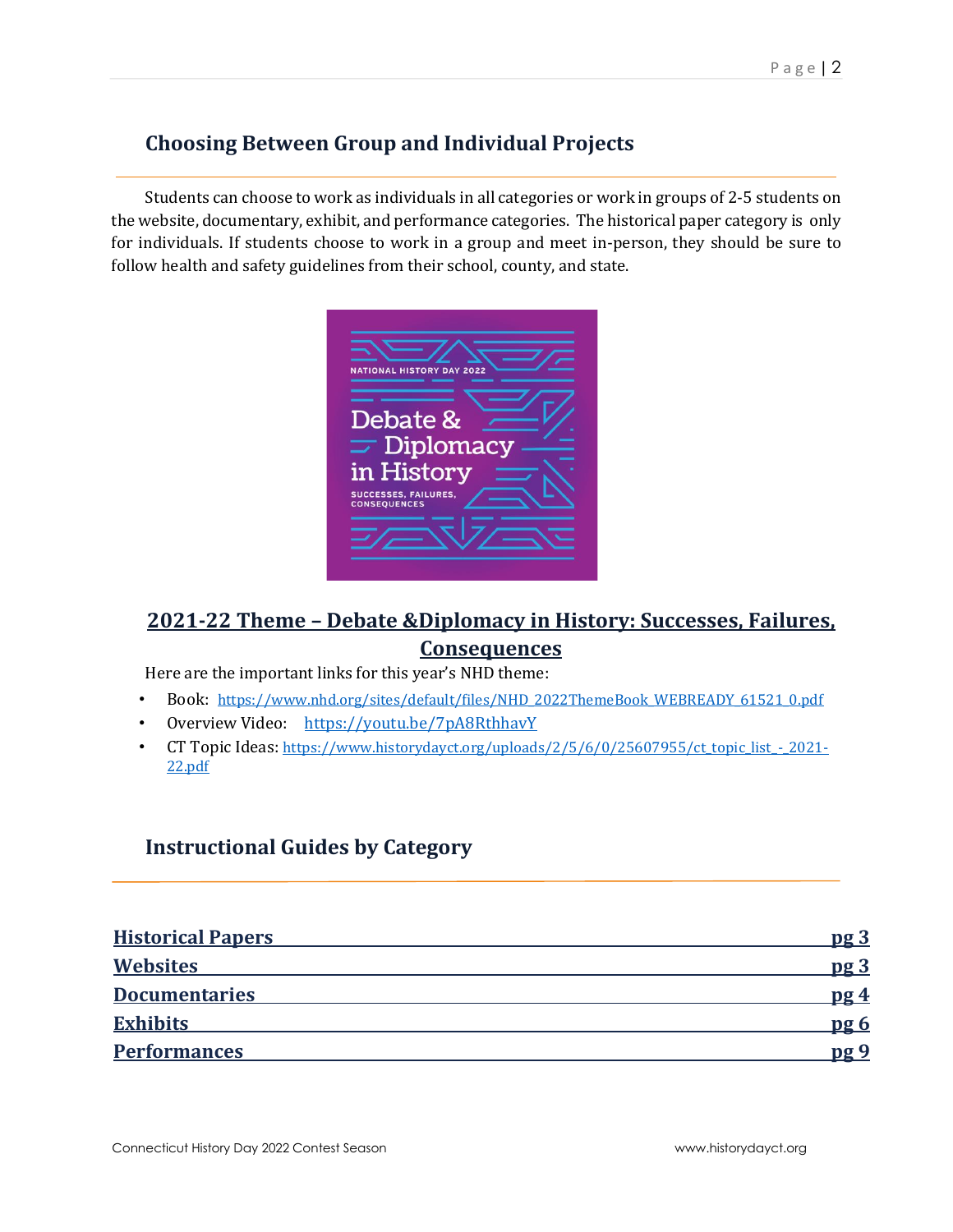## <span id="page-2-0"></span>**Historical Papers**

Paper category students should review the 2021 NHD Rule Book to ensure they do not miss any important rules and requirements for their category: [https://www.nhd.org/sites/default/files/NHDRuleBook2021Digital.pdf.](https://www.nhd.org/sites/default/files/NHDRuleBook2021Digital.pdf)

Once the student has finalized their paper, they should combine all required parts into one document in the following order: **Title Page, Process Paper, Historical Paper, and the Annotated Bibliography** at the end. They should then **save the final version as one PDF file** with their first and last names, followed by the contest level. For example, John Smith should save his regional contest paper as **johnsmithregional.pdf.** If he qualifies for the state contest, he should save his state contest paper as **johnsmithstate.pdf**.

**Important contest planning note!** Students will be required to upload their final PDF file to the contest registration system by the submission deadline.

### **Websites**

<span id="page-2-1"></span>Website category students should review the 2021 NHD Rule Book to ensure they do not miss any important rules and requirements for their category: [https://www.nhd.org/sites/default/files/NHDRuleBook2021Digital.pdf.](https://www.nhd.org/sites/default/files/NHDRuleBook2021Digital.pdf)



**Please remember that NHDWebCentral**  [\(https://website.nhd.org/\)](https://website.nhd.org/) **must be used to build and create ALL websites**. Complete instructions on

creating an account, getting started, and other tips are available in the new **NHDWebCentral guide here:** [https://www.nhd.org/sites/default/files/2021-](https://www.nhd.org/sites/default/files/2021-2022%20NHDWebCentral%20Revised%20Instructions%20FINAL.pdf) [2022%20NHDWebCentral%20Revised%20Instructions%20FINAL.pdf](https://www.nhd.org/sites/default/files/2021-2022%20NHDWebCentral%20Revised%20Instructions%20FINAL.pdf)

As detailed in the rules, students should include their process paper and annotated bibliographies on their website. During registration, students will provide their website's 8-digit code found in its URL.

**Important contest planning note!** Websites cannot be edited during the contest. They will "freeze" at 11:59 p.m. on the registration deadline and not unfreeze until after the contest.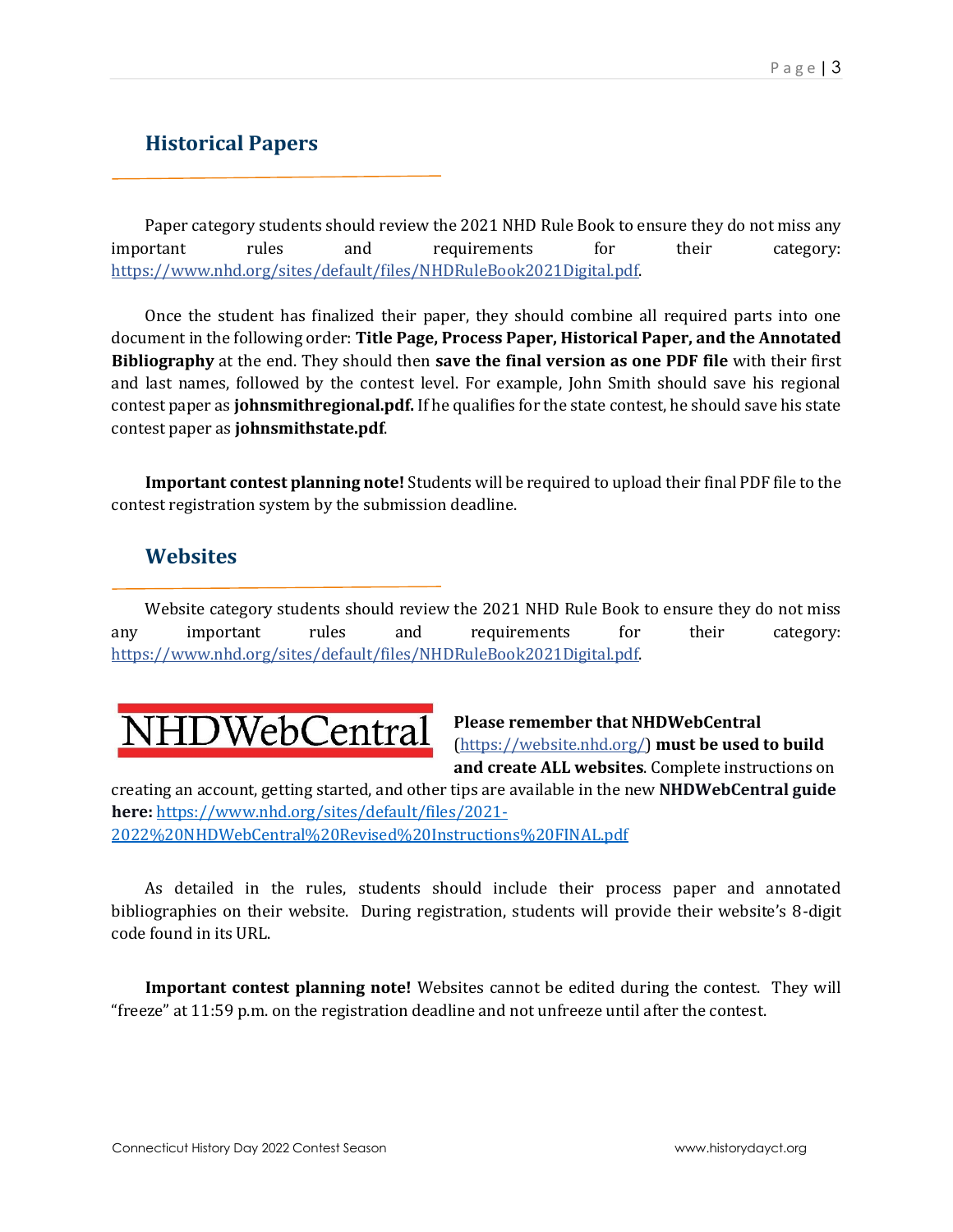## **Documentaries**

<span id="page-3-0"></span>Documentary category students should review the 2021 NHD Rule Book to ensure they do not miss any important rules and requirements for their category: [https://www.nhd.org/sites/default/files/NHDRuleBook2021Digital.pdf.](https://www.nhd.org/sites/default/files/NHDRuleBook2021Digital.pdf) 

Documentary students need to plan to upload a shareable **.MP4** video file of their final project to Google Drive, One Drive, or Drop Box by the contest registration deadline. Students should prepare to give themselves plenty of time to complete this process before the deadline. Files typically upload faster over a wired connection instead of Wi-Fi. Documentary students also need to save their paperwork as one PDF file and upload it to the registration system by 11:59pm on the submission deadline date.



### **To prep documentary and paperwork for submission, please follow these steps:**

- **Step 1: Create one PDF file that contains the title page, process paper, and annotated bibliography in that order.** The registration system only allows one PDF upload, so it must include all required paperwork.
	- **If competing as an individual, name the file** with first and last name and the contest level. For example: **johnsmithregional.pdf** at the regional contest level or **johnsmithstate.pdf** at the state contest level.
	- **If competing as a group, name the file** with each group member's last name and the contest level. For example: **smithjonesthomasregional.pdf** at the regional contest level or **smithjonesthomasstate.pdf** at the state contest level.
- **Step 2: Upload the .MP4 file of documentary to Google Drive, One Drive, or Drop Box.** A particular platform is not preferred as long as it is viewable to anyone with the link. We do not recommend using YouTube as they are strict about copyright issues and can remove content even on "hidden" pages. **If you do not have access to one of these shareable drives or have a way to share outside access to your file in a school drive,** please email [info@historydayct.org](mailto:info@historydayct.org) *before* your contest deadline so the CHD staff can assist.
	- **If competing as an individual, name the .MP4 file** with first and last name and the contest level. For example: **johnsmithregional.mp4** at the regional contest level or **johnsmithstate.mp4** at the state contest level.
	- **If competing as a group, name the file** with each group member's last name and the contest level. For example: **smithjonesthomasregional.mp4** at the regional contest level or **smithjonesthomasstate.mp4** at the state contest level.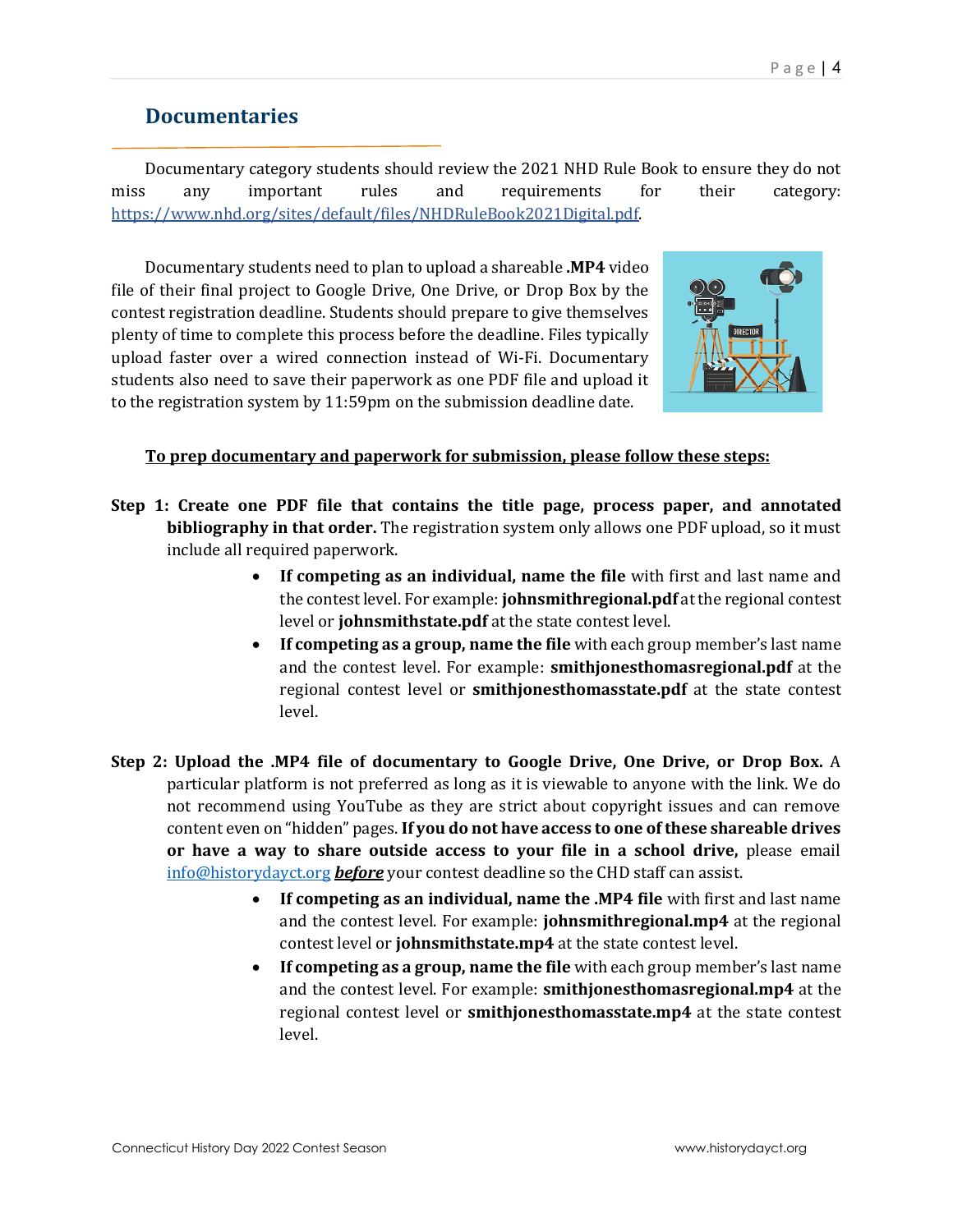### **Step 3: Make Google Drive, One Drive, or Drop Box Link Shareable.** See the following instructions for each platform.

### **Drop Box Share Steps**

Upload file to Drop Box. Once uploaded, hover over the .MP4 file and click the Share button. A pop-up box will appear. Find "Share a link instead," create a link, and set it to "Anyone with a link can view." Copy the link.



### **Google Drive Share Steps**

Upload file to Google Drive. Once uploaded, right-click on the file. Select the **"Share"** option from the menu. A pop-up box will appear, as shown below. Make sure "Anyone on the internet with this link can view" is selected. If not, click on the blue change button and select that option. Once set to "Anyone" click on "copy link" and done.

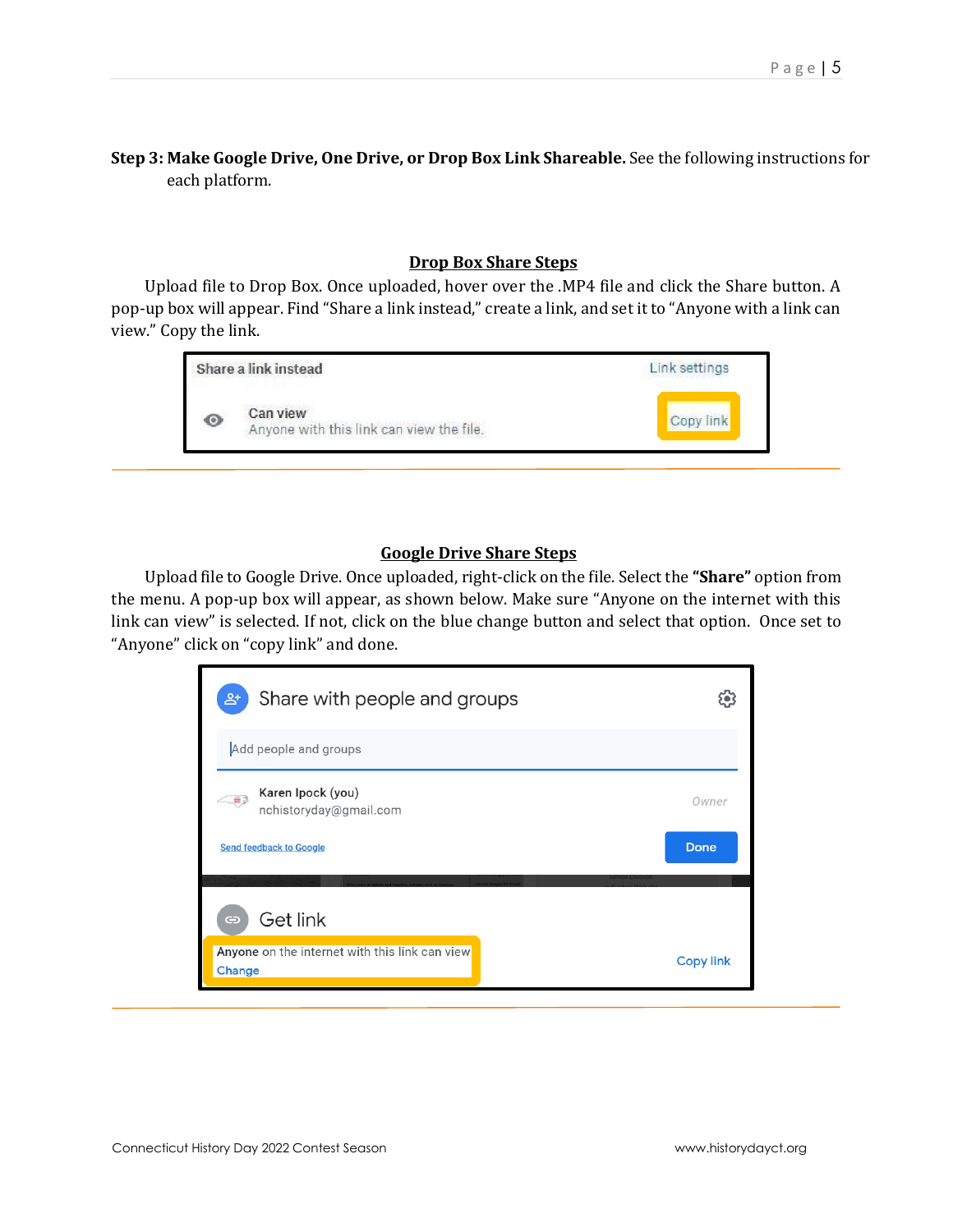### **One Drive Share Steps**

Upload file to One Drive. Once uploaded, right-click on the file. Select the "Share" option from the menu. Change settings to "Anyone with the link can view." Copy the link.

| Send Link<br>$\cdots \times$<br>YouveGotV-Maifd-Joh-edits |                                               |
|-----------------------------------------------------------|-----------------------------------------------|
| Anyone with the link can view<br>$\geq$<br>⊕              |                                               |
| Enter a name or email address                             | Link to 'YouveGotV--loh-edits' copied         |
| Add a message (optional)                                  | https://1drv.ms/b/s!AievKbhm9f<br><b>Copy</b> |
| <b>Send</b>                                               | Anyone with the link can edit >               |
| Copy Link                                                 |                                               |

**Step 4: Double-check that contest coordinators and judges can access shareable link.** Open an incognito browser tab (directions below) and copy and paste the link there. If the video is not shared, repeat Step 3. If the video appears, advance to Step 5.

### **How to Open Incognito Browser Tab**

- 1. Windows, Linux, or Chrome OS: Press Ctrl + Shift + n.
- 2. Mac: Press  $\mathbb{H}$  + Shift + n.
- **Step 5: Submit project to the contest by the contest registration deadline.** Include the documentary's shareable link and upload paperwork's PDF file during the registration process.

**Important contest planning note!** Make sure that the documentary stays on the shareable drive and does not change locations or settings during the contest. The contest runs from the close of registration through to the announcement of finalists.



### <span id="page-5-0"></span>**Exhibits**

Exhibit category students should review the 2021 NHD Rule Book to ensure they do not miss any important rules and requirements for their category:

[https://www.nhd.org/sites/default/files/NHDRuleBook2021Digital.pdf.](https://www.nhd.org/sites/default/files/NHDRuleBook2021Digital.pdf)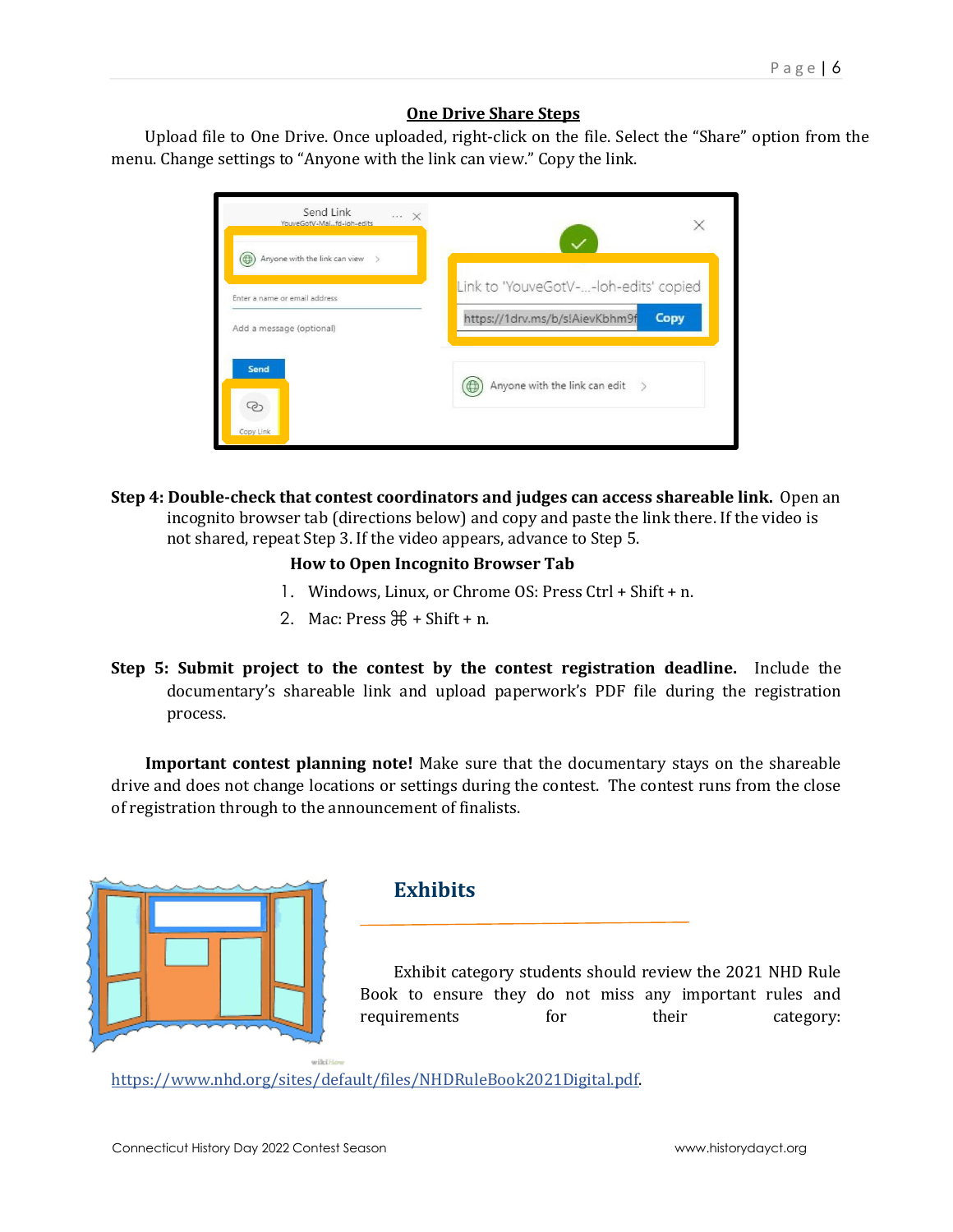Traditionally, an NHD exhibit sits on a table for judging. However, this year, there are two options:

- 1. Physically construct an exhibit and then take photos of it and follow the guidelines for virtual contest submission.
- 2. Create a virtual exhibit and follow these guidelines for virtual submission.

**Submitting a virtual exhibit is allowable for the Regional Contests. However, a physical exhibit will be required for all in-person contests. Thus, students may have to convert their virtual exhibit submission to a physical exhibit if they qualify for the state or national contest, as they probably will be in-person contests. Virtual Exhibit entries will not be accepted at inperson contests.**

**Please remember that exhibit rules still apply for both physical and virtual exhibits.** 

The NHD Contest Rule Book allows exhibit students to:

- include a multimedia device in exhibit
- create an exhibit other than a tri-fold board that rests on a tabletop
- include supplemental materials on the tabletop

However, NHD strongly recommends that students create a simpler exhibit this year -- a tri-fold board without the extras. Photographed or virtually created exhibits cannot adequately represent physical exhibits that are round, multi-sided, or those with moving parts.

## **Guidelines for Creating a Physical Exhibit and Submitting it to a Virtual Contest**

If students create a physical exhibit, they must photograph their exhibit and use the template below to submit to the virtual contests.

### **Step 1: Create a set of slides that include the following:**

- a full photo of the exhibit, and
- photographed sections of the exhibit with accompanying text. Use either of the two template options to submit exhibit. These options provide students with slides to insert photos and text from their exhibit. Students may **not** add additional slides. More details are on the first page of either slide template.
- **Google Slides Template:**  [https://docs.google.com/presentation/d/1oW80ojQxVat03vQ7WLVomt8F6Nr7mZvnPJoj](https://docs.google.com/presentation/d/1oW80ojQxVat03vQ7WLVomt8F6Nr7mZvnPJoj7B_qH_Y/edit?usp=sharing) [7B\\_qH\\_Y/edit?usp=sharing](https://docs.google.com/presentation/d/1oW80ojQxVat03vQ7WLVomt8F6Nr7mZvnPJoj7B_qH_Y/edit?usp=sharing)
- **PowerPoint Template:**  [https://drive.google.com/file/d/14LkQ6mav8kMw8gtXuH9wC3LUWjFAC0d](https://drive.google.com/file/d/14LkQ6mav8kMw8gtXuH9wC3LUWjFAC0dS/view?usp=sharing)  [S/view?usp=sharing](https://drive.google.com/file/d/14LkQ6mav8kMw8gtXuH9wC3LUWjFAC0dS/view?usp=sharing)

**View a sample project submitted through one of these templates here:** <https://drive.google.com/file/d/1F3xQQ2H45It5IQZpJWNuaTBCw4dL7WWq/view>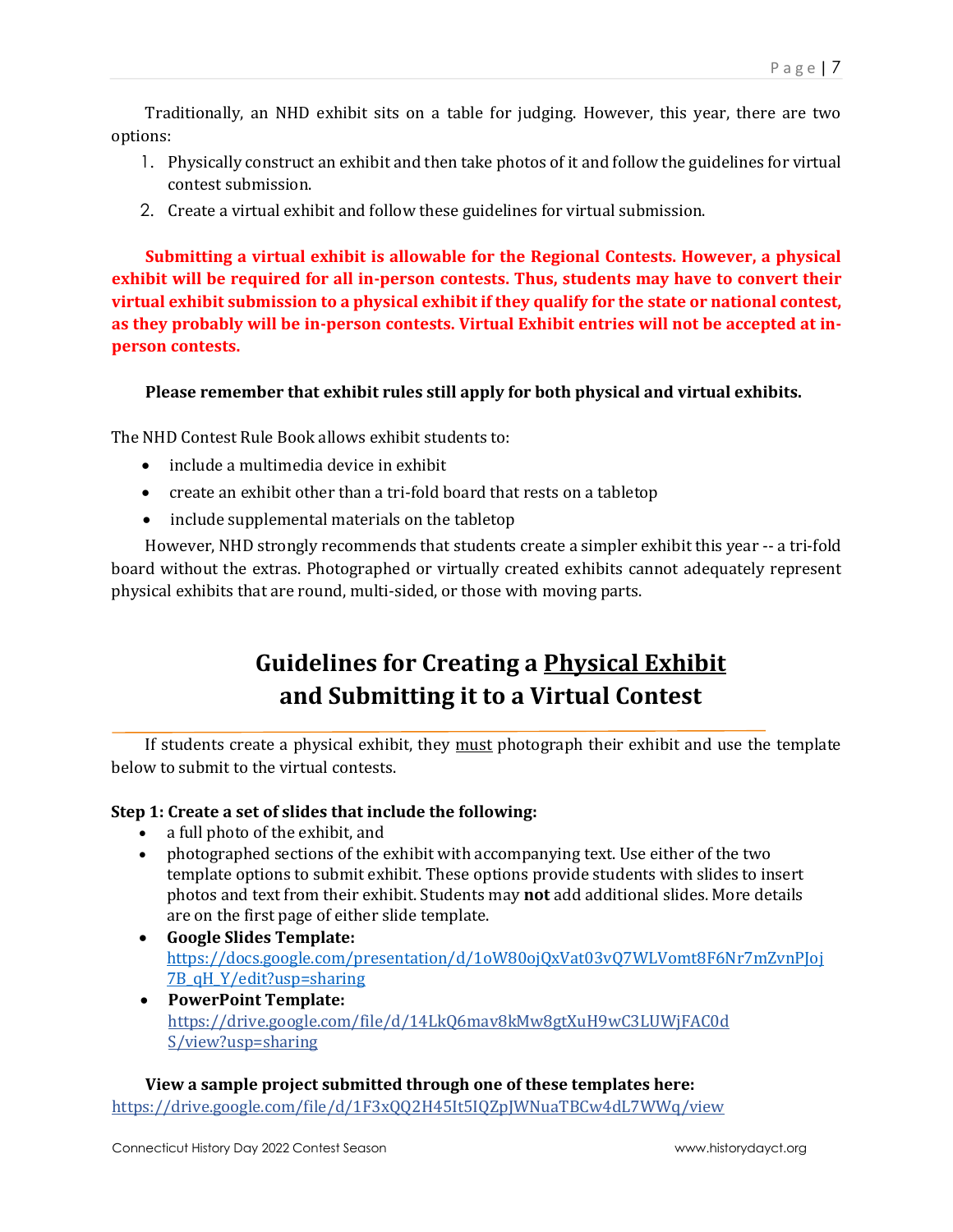### **Step 2: Prepare to submit slides and required paperwork:**

- Export/download completed exhibit template as a PDF.
- Combine exhibit PDF and required paperwork (title page, process paper, and annotated bibliography) PDF into **a single PDF file.** (Free apps for this includ[e Small PDF](https://smallpdf.com/) an[d I Love](https://www.ilovepdf.com/)  [PDF.\)](https://www.ilovepdf.com/) **The final PDF document order must be the title page, process paper, annotated bibliography, exhibit template.** 
	- Please see this example for the correct order: [https://drive.google.com/file/d/1eifpfDehiQzOHvIE98T1ZJpUnT\\_lxpTh/view](https://drive.google.com/file/d/1eifpfDehiQzOHvIE98T1ZJpUnT_lxpTh/view)
	- Please see this video to learn how to combine PDF documents into one PDF file: [https://www.youtube.com/watch?v=VunwovyV0dI&feature=youtu.be.](https://www.youtube.com/watch?v=VunwovyV0dI&feature=youtu.be)

### **Step 3: . Upload the combined PDF and submit project to the contest by the contest registration deadline**.

## **Guidelines for Creating a Virtual Exhibit and Submitting it to a Virtual Contest**

Instead of building a physical exhibit, create an exhibit with design software. Virtual exhibits must still comply with all category rules, including word count and maximum size.

### **Step 1: Create a Virtual Exhibit**

- To create a virtual exhibit, students may use any design software they prefer. Here are two examples:
	- **Google Drawings** is a free program that allows students to create a virtual exhibit within the maximum NHD exhibit size limit. Using this program does require creating a free Google account if participant does not already have one.
	- **Microsoft Publisher** is another program that students may have access to through their school. This program also allows students to create a virtual exhibit that fits within the maximum NHD exhibit size limit.
- A 74-inch wide x 72-inch high page size replicates the maximum dimensions of a tri-fold exhibit. A standard rules-compliant tri-fold board laid flat is 74-inches wide by 72-inches high. Students can make size adjustments, but they cannot be larger than these dimensions.
- The minimum font size on a virtual exhibit is **20** pt. font.
- Here are two optional templates:
	- **Google Drawings NHD Template** (74-inch wide x 72-inch high): [https://docs.google.com/drawings/d/1t3kKf3\\_HtkDc7DkGadlcwjjg5rK9BVF](https://docs.google.com/drawings/d/1t3kKf3_HtkDc7DkGadlcwjjg5rK9BVFFZA56XnFByow/template/preview) [FZA56XnFByow/template/preview](https://docs.google.com/drawings/d/1t3kKf3_HtkDc7DkGadlcwjjg5rK9BVFFZA56XnFByow/template/preview)
	- **Microsoft Publisher NHD Template** (74-inch wide x 72-inch high): [https://drive.google.com/file/d/1Id2h182pVtm6GEii29HbsfqXwpKCqZAb/v iew](https://drive.google.com/file/d/1Id2h182pVtm6GEii29HbsfqXwpKCqZAb/view)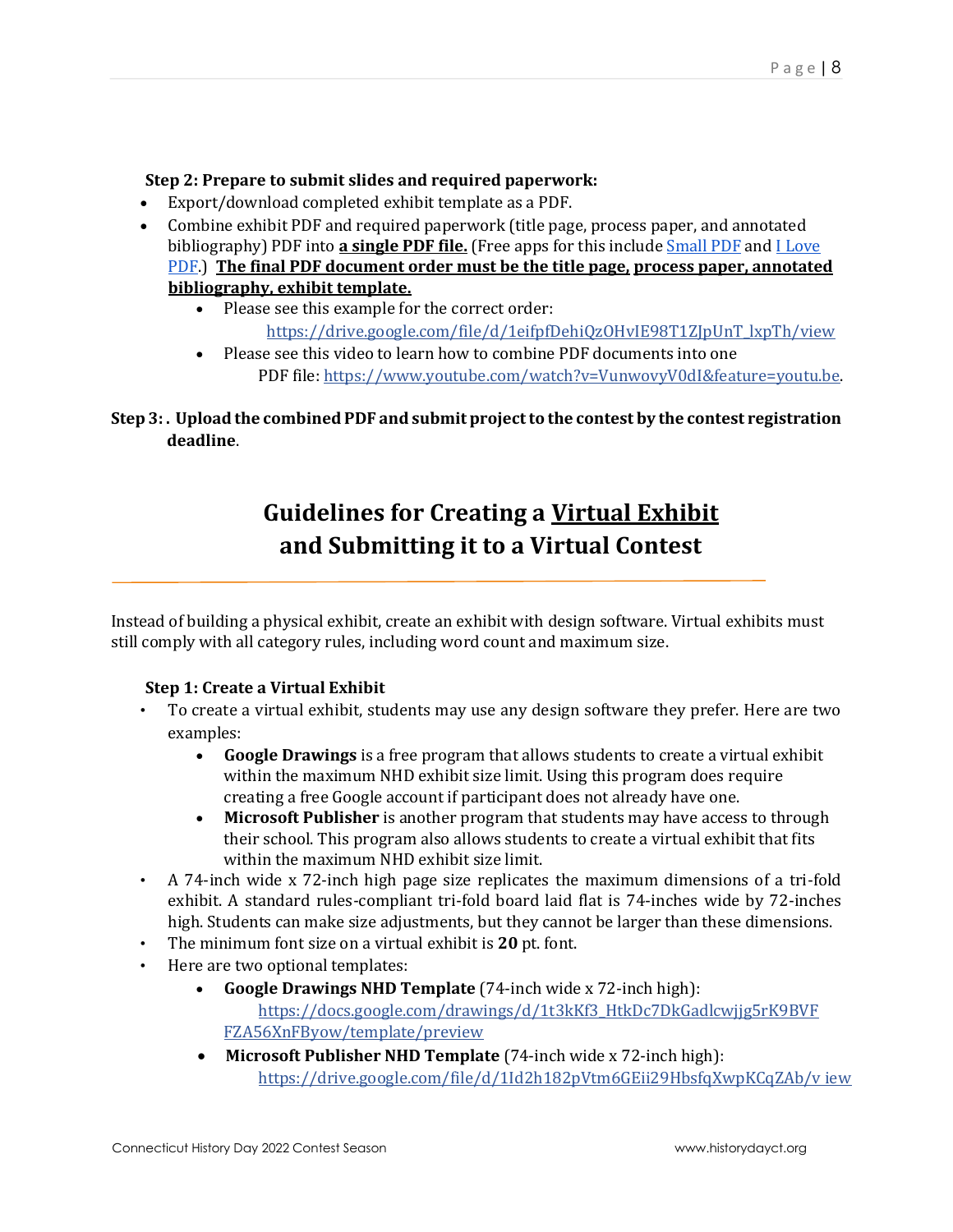Both templates are adjustable. Students may make the virtual exhibit smaller, but they may not make the dimensions larger. Students may adjust or eliminate the black lines on the templates if desired.

• **View a sample project in the template**: [https://drive.google.com/file/d/1O\\_lcTDo5Kw-Rl\\_Xt9vHU6lLIceFo9\\_kt/view](https://drive.google.com/file/d/1O_lcTDo5Kw-Rl_Xt9vHU6lLIceFo9_kt/view)

### **Step 2: Prepare to submit virtual exhibit and required paperwork:**

- Export/download completed exhibit template as a PDF.
- Combine exhibit PDF and required paperwork (title page, process paper, and annotated bibliography) PDF into **a single PDF file.** (Free apps for this include [Small PDF](https://smallpdf.com/) [a](https://smallpdf.com/)nd [I Love](https://www.ilovepdf.com/)  [PDF.\)](https://www.ilovepdf.com/) **The final PDF document order must be the title page, process paper, annotated bibliography, exhibit template.** 
	- Please see this example for the correct order: [https://drive.google.com/file/d/1eifpfDehiQzOHvIE98T1ZJpUnT\\_lxpTh/view](https://drive.google.com/file/d/1eifpfDehiQzOHvIE98T1ZJpUnT_lxpTh/view)
	- Watch to learn how to combine PDF documents into one PDF file: <https://www.youtube.com/watch?v=VunwovyV0dI&feature=youtu.be>

### <span id="page-8-0"></span>**Step 3: Upload the combined PDF and submit project to the contest by the contest registration deadline.**

### **Performances**



Performance category students should review the 2021 NHD Rule Book to ensure they do not miss any important rules and requirements for their category: [https://www.nhd.org/sites/default/files/NHDRuleBook2021Digital.pdf.](https://www.nhd.org/sites/default/files/NHDRuleBook2021Digital.pdf) Please remember that performance rules still apply for virtual contests.

**Choose this category carefully!** Students participating in the Regional Contests will need to record their performance and upload it into a shareable online drive for judges to view. Supporting paperwork (annotated bibliography and process paper) will also need to be uploaded into the registration system.

Keep in mind while planning that as the 2021-2022 school year progresses, students may have to perform live if they qualify for the state or national contest, and takes place in person.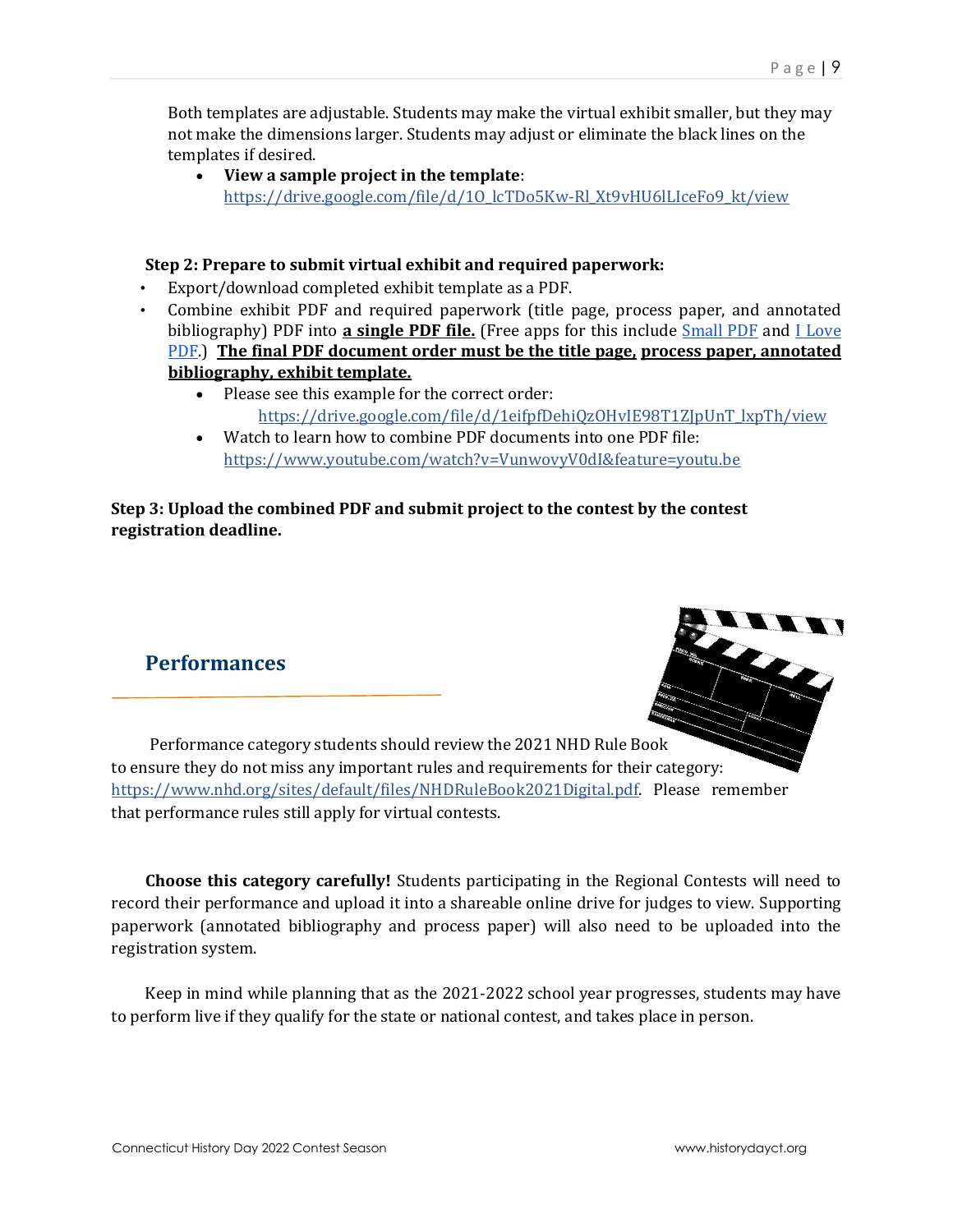### **Performance Recording Guidelines**

• There are two options for recording performances. Students can film their performance the traditional way using a camera or phone or use an online conferencing platform such as Google Meet, Zoom, and Microsoft Teams. These platforms are only recommendations. Students are free to use any platform their teacher deems appropriate. Students should follow all social distancing guidelines and preventative actions that apply in their state, county, school. NHD encourages group performances to consider using an online conferencing platform to record their performance to help everyone stay safe and healthy.

Here are the requirements and notes for both options:

• Students can utilize their backgrounds and props, wear any relevant costumes, and get creative. Please only use backgrounds and props that you would intentionally have or bring for a live performance at an on-site contest. Digital effects are not permitted unless they could be done during a live performance. Most contest settings for performances will have a plain wall or curtain. For your performance, use a plain background or one that you create instead of recording your performance in front of a decorated room in your home or a green screen to which you can add images later. Those settings would not be possible at an on-site contest.

• Any audio recordings, music, or media should be present in the recording as a part of the performance. Audio cannot be added in later.

- Students must record performances in one continuous take regardless of if recorded the traditional way or students use an online platform. **Participants are not allowed to edit multiple clips together.**
- **If recording the traditional way, the camera should be stationary and from the point of view of where the audience would be sitting.** Make sure the camera does not pan or zoom.
- A teacher or parent may assist with recording a performance.
- **Students want to be sure there is not the appearance of editing.** This is particularly important if using an online platform to record. Remember, if the app switches views, it might appear as an edit even if it is a continuous take. A way to prevent this is for individual performers to make sure they stay in camera view (even partially) the entire performance. For groups, be sure that all performers' screens are visible throughout the performance, even if minimized at the bottom. That way, the platform cutting between screens does not appear to be an editing cut.
- Once performance recording is ready, save the file as a .MP4.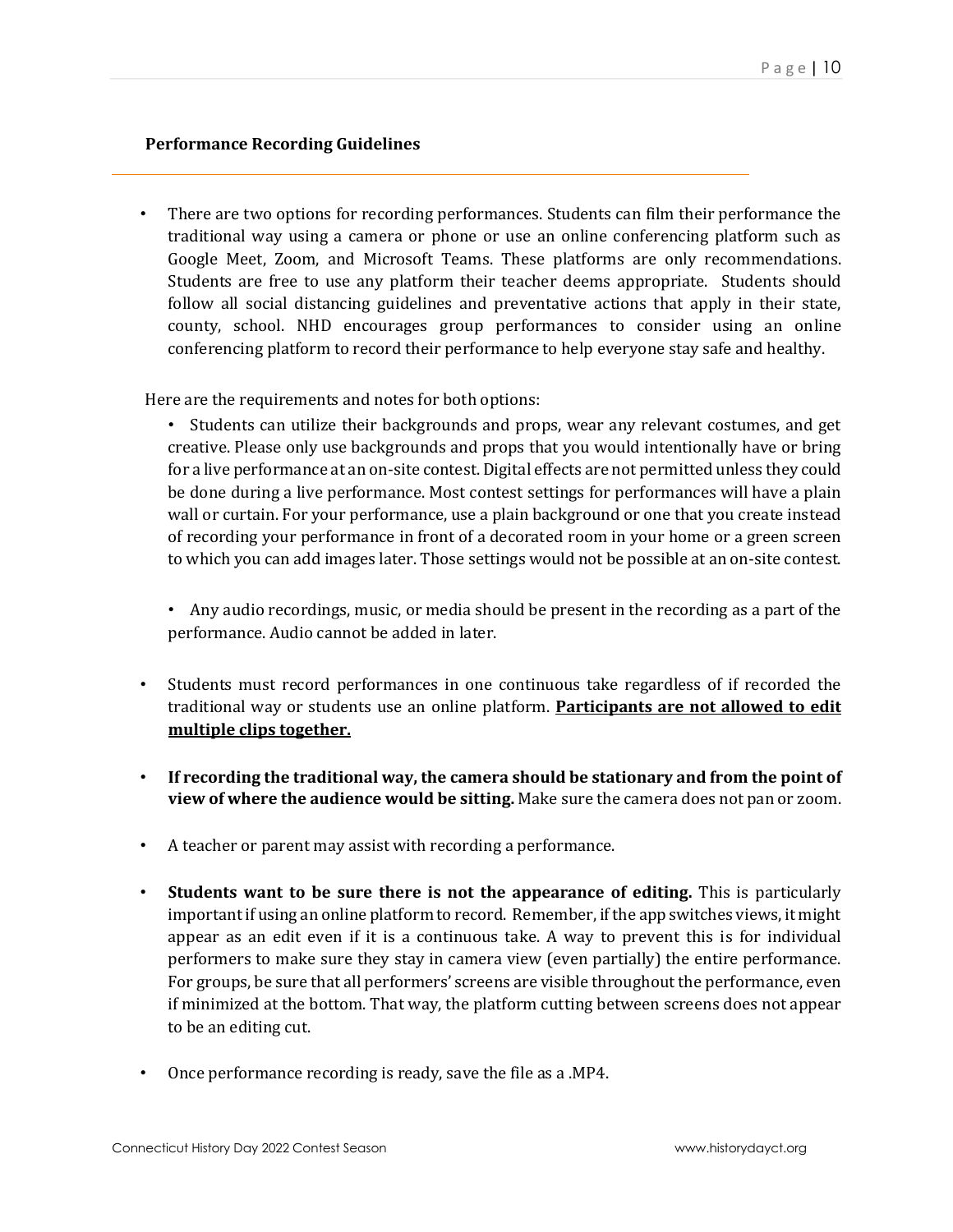• **Make sure the performance volume is clear!** If the performance is hard to hear, the judges might miss important points. If there are parts that are not clear, consider redoing the recording.

### **Final Steps for Preparing Performance Recording and Paperwork for Contest**

### **Finalizing Performance Paperwork for Registration**

- When it comes time to submit the performance during registration, **combine all the performance paperwork into one PDF document**. The registration system only allows one PDF upload.
- **Paperwork should be in this order:** Title Page, Process Paper, Annotated Bibliography.
- **Combine multiple PDFs into one.** There are some free online apps available such as [Small](https://smallpdf.com/)  [PDF](https://smallpdf.com/) and [I Love PDF.](https://www.ilovepdf.com/)
- **Save the final combined PDF file using these naming guidelines:** 
	- 1. **If competing as an individual**, name the file with first and last name and the contest level. For example: johnsmithregional.pdf at the regional contest level or johnsmithstate.pdf at the state contest level.
	- 2. **If competing as a group,** name the file with each group member's last name and the contest. For example: smithjonesthomasregional.pdf at the regional contest level or smithjonesthomasstate.pdf at the state contest level.

### **Finalizing Performance Recording for Registration**

- Students should plan to upload their final performance recording as a shareable **.MP4** video file on Google Drive, One Drive, or Drop Box by the contest registration deadline.
- Students need to give themselves plenty of time to complete this process before the deadline. Files typically upload faster over a wired connection instead of Wi-Fi.
- To prep recording for submission, please follow these steps:

**Step 1: Upload the .MP4 file of performance to Google Drive, One Drive, or Drop Box.** There is no preference on which platform as long as your performance recording is viewable to anyone with the link. **If you do not have access to one of these shareable drives or have a way to share outside access to your file in a school drive,** please email info@historydayct.org *before* your contest deadline.

- **If competing as an individual, name the .MP4 file** with first and last name and the contest level. For example: **johnsmithregional.mp4** at the regional contest level or **johnsmithstate.mp4** at the state contest level.
- **If competing as a group, name the file with each group member's last** name and the contest level. For example:

**smithjonesthomasregional.mp4** at the regional contest level or **smithjonesthomasstate.mp4** at the state contest level.

### **Step 2: Make Google Drive, One Drive, or Drop Box link shareable when ready to register.**

Complete this step when ready to submit the project link via the registration system. See the instructions below for each platform to see how to get a shareable link.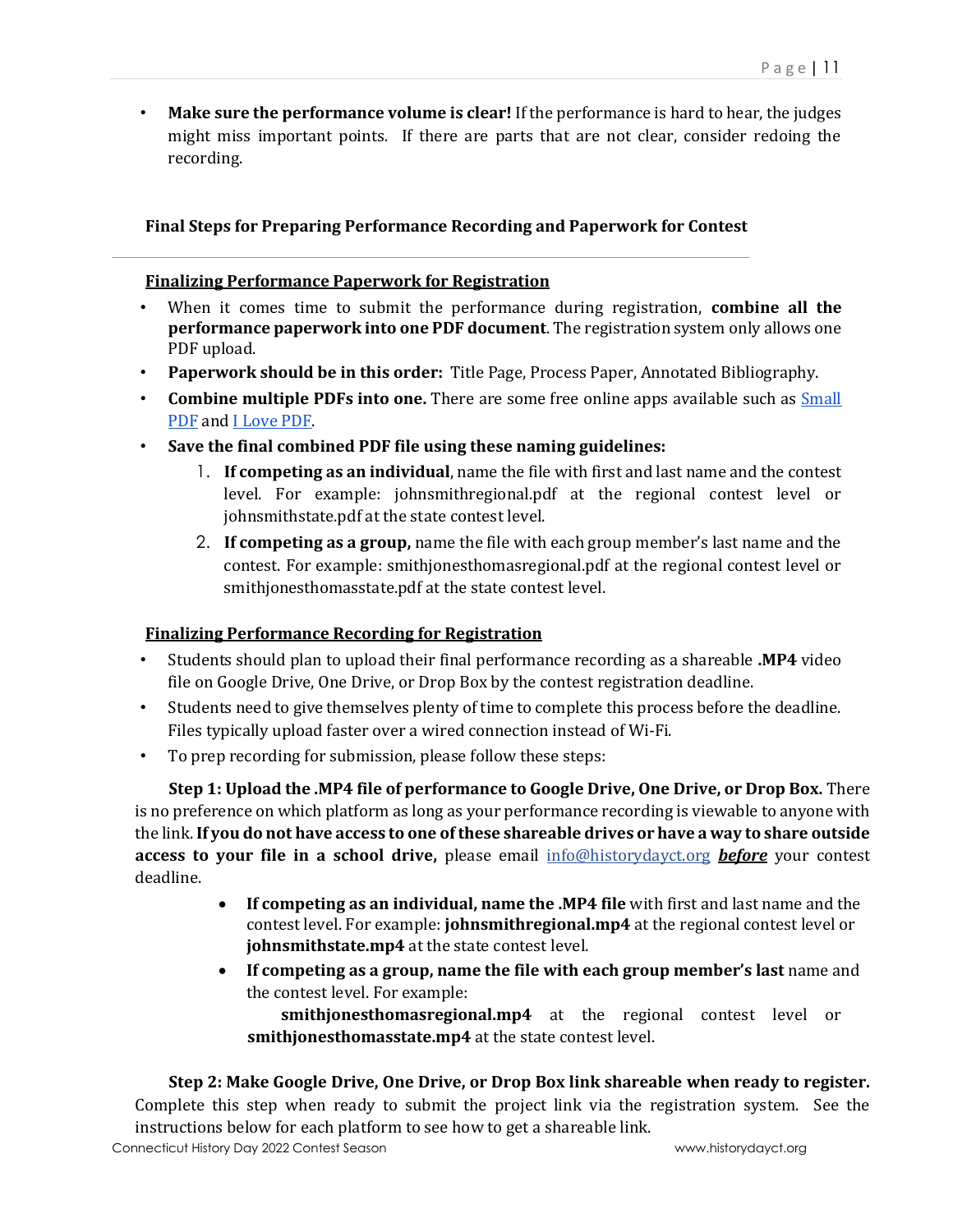### **Drop Box Share Steps**

Upload file to Drop Box. Once uploaded, hover over the .MP4 file and click the Share button. A pop-up box will appear. Find "Share a link instead," create a link, and set it to "Anyone with a link can view." Copy the link.

|             | Share a link instead                                 | Link settings |
|-------------|------------------------------------------------------|---------------|
| <b>Kell</b> | Can view<br>Anyone with this link can view the file. | Copy link     |

### **Google Drive Share Steps**

Upload file to Google Drive. Once uploaded, right-click on the file. Select the **"Share"** option from the menu. A pop-up box will appear, as shown below. Make sure "Anyone on the internet with this link can view" is selected. If not, click on the blue change button and select that option. Once set to "Anyone" click on "copy link" and done.



### **One Drive Share Steps**

Upload the file to One Drive. Once uploaded, right-click on the file. Select the "Share" option from the menu. Change settings to "Anyone with the link can view." Copy the link.

| Send Link<br>$\cdots \times$<br>YouveGotV-Maifd-loh-edits | ×                                                   |
|-----------------------------------------------------------|-----------------------------------------------------|
| Anyone with the link can view<br>0<br>$\geq$              |                                                     |
| Enter a name or email address                             | Link to 'YouveGotV--loh-edits' copied               |
| Add a message (optional)                                  | https://1drv.ms/b/s!AievKbhm9f<br>Copy              |
| Send                                                      | Anyone with the link can edit<br>$\rightarrow$<br>Φ |
| ලා<br>Copy Link                                           |                                                     |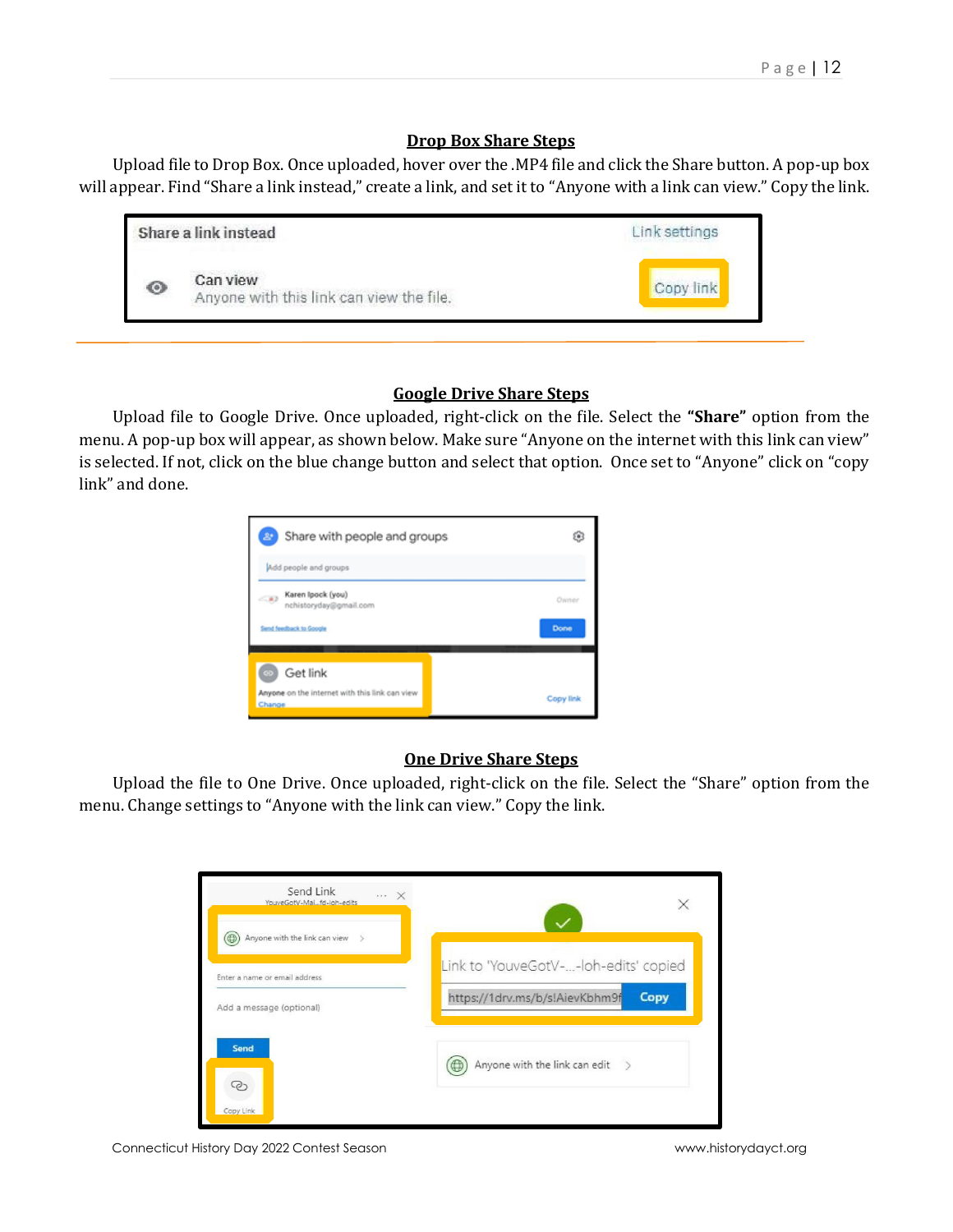### **Step 3: Double-check that contest coordinators and judges can access the shareable link.**

Open an incognito browser tab (directions below) and copy and paste the link there. If the video is not shared, repeat Step 2. If the video appears, advance to Step 4.

### **How to Open Incognito Browser Tab:**

- Windows, Linux, or Chrome OS: Press Ctrl + Shift + n.
	- Mac: Press  $\mathcal{H}$  + Shift + n.

**Step 4: Submit project to the contest by the contest registration deadline.** During registration, include the performance's shareable link and upload the PDF file of combined paperwork (Title Page, Process Paper, Performance Companion Worksheet, and Annotated Bibliography).

**Important contest planning note!** Ensure that the performance recording stays on the shareable drive and does not change locations or settings during the contest. The contest runs from the close of registration through to the announcement of finalists.